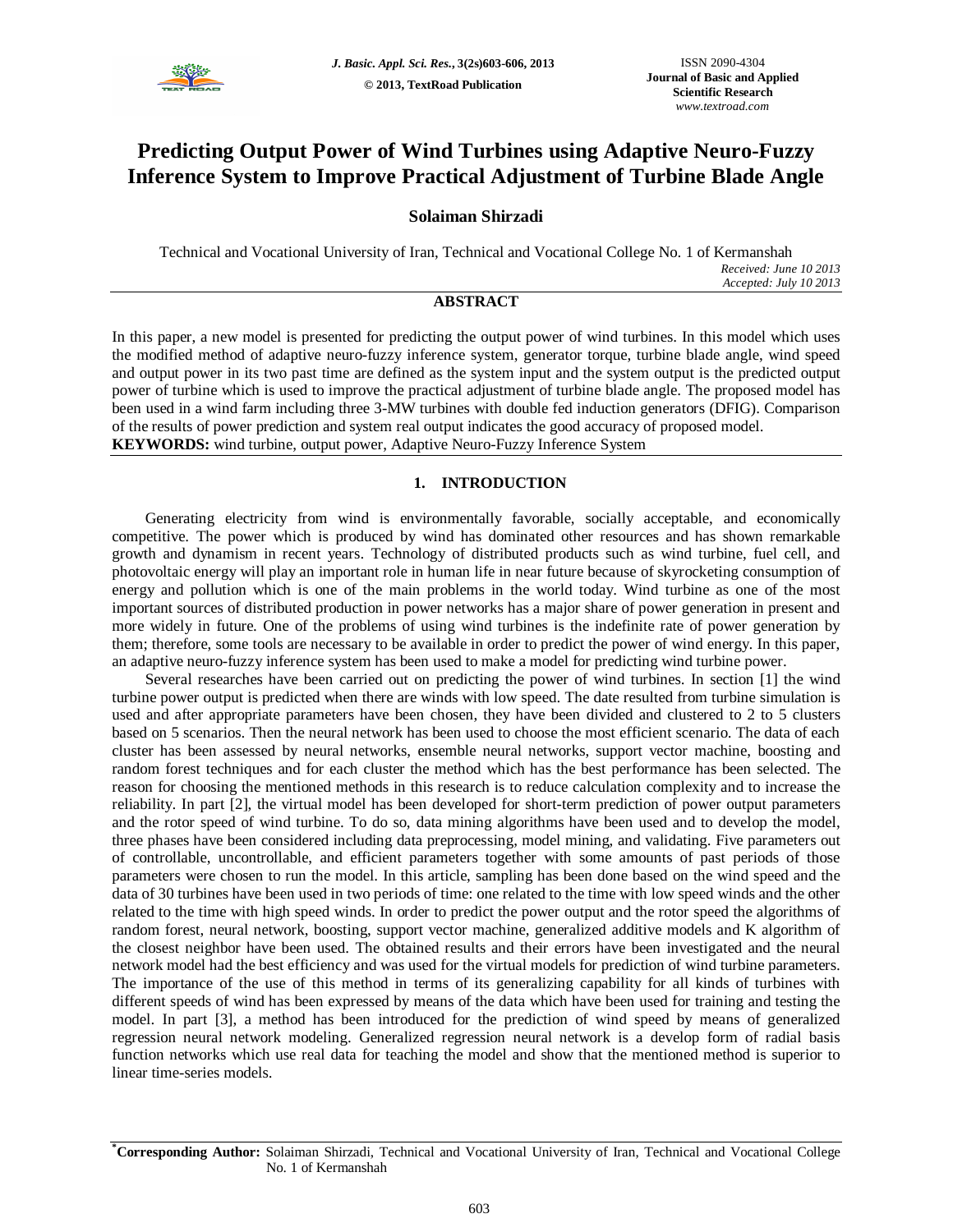In this article, first the data which are used are introduced in section 2 , then in section 3 the suggested method, adaptive neuro-fuzzy inference system improved by genetic algorithm is introduced and finally in part 4 the results of the application of this method on data will be presented.

## **2. Wind Farm Model and Data**

Figure (1) shows a sample wind farm for implementing the model. This wind farm which is simulated in Matlab-Simulink software environment includes three 3-MW turbines with double fed induction generators [4].



Figure 1. Simulated wind farm including three 3-MW turbines

# **3. Adaptive Neuro-Fuzzy Inference System**

Adaptive neuro-fuzzy inference system was introduced by Jang in 1993 [5] and it is placed in the third category of the techniques of combining fuzzy system and neural network which is based on Sugeno fuzzy system. It is applied in function approximation and modeling and control and results in remarkable efficiency. Parameters of this network include the parameters of fuzzy if then rules, that is the front section parameters (membership functions) and the consequent parameters of Sugeno fuzzy rules. It has linkage learning parameters and uses gradient decent learning method and least square method. Fuzzy system parameters are considered and adjusted as neural network weights. In such systems as shown in figure (1), the system input is as a non-fuzzy number which should become fuzzy in the first step and then by means of knowledge base it is inferred and fuzzy output is generated. Finally, the system output should be non-fuzzy. Therefore, the fuzzy output should get defuzzification and should be identified as the system output [6].



Figure(2) : Fuzzy inference system

#### **3.1. Genetic Algorithm**

Genetic algorithm is an optimization technique based on biological evolution which could be useful for finding solutions to a large set of data in a short time. Each solution is offered by one chromosome. The, through the use of the operators of combination and genetic mutation, it tries to find the best chromosome in the shortest time. The best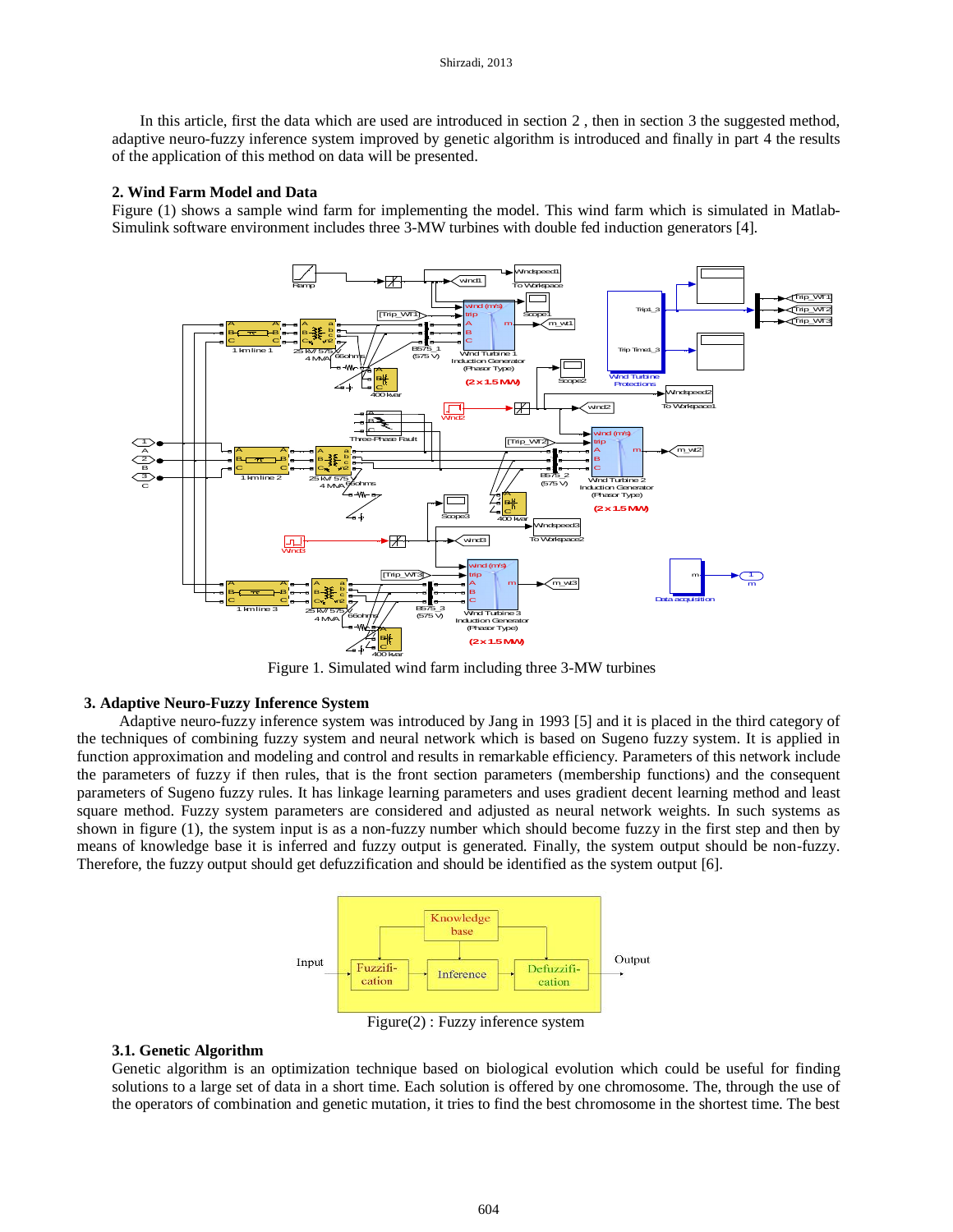solution is picked up through a merit function which fits the objective function. In this way, a set of various solutions to a problem are examined and finally the best solution is selected.

General process of genetic algorithm is as the following;

- 1. Each solution is shown in the form of one chromosome
- 2. An objective function is picked up for evaluating the strength of chromosomes
- 3. Population initialization
- 4. Choosing operators of combination and mutation

# **3.2. Adaptive Neuro-Fuzzy Inference System Improved by Genetic Algorithm**

The idea of combining genetic algorithm with adaptive neuro-fuzzy network in this paper is such a way that after teaching and updating the parameters of this network, by means of genetic algorithm, some other values are considered for those parameters and the best will be chosen. Number of teachable parameters varies depending on the kind and number of membership functions which are applied in constructing fuzzy inference system and also on the number of input variables. Each one of these parameters has been separately examined by means of genetic algorithm. To access optimized chromosome more quickly, values close the values determined by adaptive neurofuzzy network have been used in making initial chromosomes. Qualification criterion in selecting the superior chromosome is the values which reduce the square of errors. Figure (3) illustrates membership functions updated by genetic algorithm.



Figure (3): Membership functions updated by propose hybrid model

#### **4. Proposed model and its Simulation Results**

By means of the data obtained from the simulation of wind farm which includes three turbines, the proposed model was implemented on the data. The parameters which were considered at the model input included generator torque, blade pitch angle, wind speed and power output in two past times that is power output (t-1) and power output (t-2) and the model output was power output(t). To evaluate the proposed model two criteria of mean square error and mean absolute error were used. Equations 1 and 2 show how they are calculated:

| Equation 1: | $MSE = \frac{\sum_{i=1}^{N} (y_i^* - y_i)^2}{n}$ |  |
|-------------|--------------------------------------------------|--|
|             |                                                  |  |

Equation 2:

$$
MAE = \frac{\sum_{i=1}^{N} |y_i^* - y_i|}{N}
$$

The characteristics of generated network are shown in table 1.

| Table 1: Characteristics of proposed fuzzy inference system |  |
|-------------------------------------------------------------|--|
|-------------------------------------------------------------|--|

| <b>Number of nodes</b>                | 78   |
|---------------------------------------|------|
| <b>Number of linear parameters</b>    | 108  |
| <b>Number of nonlinear parameters</b> | 27   |
| <b>Total number of parameters</b>     | 135  |
| Number of training data pairs         | 2441 |
| Number of checking data pairs         | 733  |
| <b>Number of fuzzy rules</b>          |      |